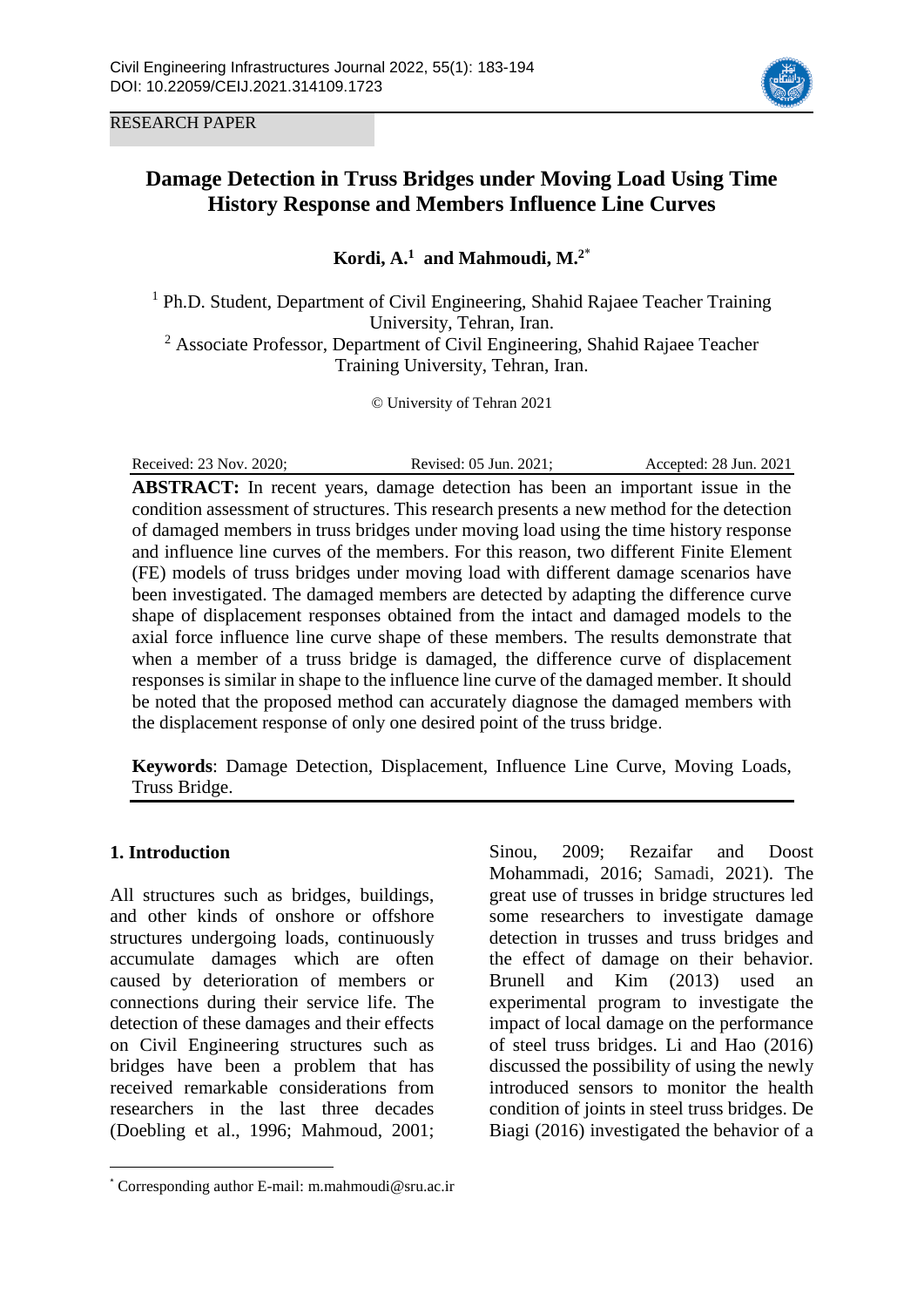Kim et al. (2016) presented a numerical algorithm for identifying the locations and extent of multiple damages in the truss structures using the free vibration analysis based on the force method. Moradipour et al. (2017) examined the application of an improved two-stage modal strain energy method to a benchmark truss bridge. Unno et al. (2019) utilized vibration signals obtained from sensors installed on the bridges and the Auto-Regressive model were then applied to the time signals to extract the structure's soundness characteristics. Mousavi et al. (2020) presented a damage detection method for a scaled steel-truss bridge model by using Hilbert–Huang Transform based on complete ensemble empirical mode decomposition with adaptive noise and Artificial Neural Network. Perez-Ramirez et al. (2020) proposed a new methodology based on the multiple signal classification for locating different types of damages in a truss-type structure with five bays under forced dynamic excitations.

As bridge structures continuously carry moving loads, several researchers focused on the dynamic responses of bridges under moving loads. Mrechesiello et al. (1999) presented an analytical approach to the problem of vehicle bridge dynamic interaction. Law and Zhu (2004) studied the dynamic behavior of damaged reinforced concrete bridge structures subject to moving vehicular loads and investigated the effects of moving speed, road surface roughness, and oscillator parameters on the dynamic behavior. Chan and Ashebo (2006) developed a method to identify moving forces on a selected span of interest from a continuous bridge. Yu and Chan (2007) investigated the current papers on important factors in the performance of moving load identification methods. Pakrashi et al. (2010) monitored the evolution of a crack in a beam by using the beam strain response

due to the moving load for investigation of increasing crack-depth ratios and estimated the damage levels using distortions of wavelet coefficients of measured strain data.

Li and Law (2012) proposed a damage identification approach based on a dynamic response reconstruction technique for a target substructure subject to moving vehicular loads. Li et al. (2013) presented a structural damage identification approach based on the dynamic response reconstruction under vehicular loads for bridge structures without knowledge of the time histories of the vehicular loads and the properties of moving vehicles and with improvements in the computation efficiency and accuracy. McGetrick et al. (2015) validated an algorithm for the estimation of global bridge stiffness by using the vehicle response during a laboratory experimental process.

Sun et al. (2016) proposed a method for detecting the damage location and extent utilizing dynamic displacement of a bridge structure and defined dynamic curvature, the second derivative of the dynamic displacement, as a damaged index. Siriwardane (2015) proposed a technique to locate the damage region of railway bridges based on measured model parameters using acceleration response under usual moving train loads. Chang and Kim (2016) conducted a field experiment on an actual simply supported steel Warren-truss bridge with four artificial damage scenarios using acceleration responses under moving load. He et al. (2017) developed a two-stage method to detect the structural damages by using the displacement response of beam bridges under quasi-static moving loads. Liu and Zhang (2018) proposed a method to detect the damage in beam bridges by using a quasi-static strain influence line based on the Brillouin optical time-domain analysis in both numerical and experimental analysis.

Hester et al. (2020) proposed a damage identification method in beam bridges based on bridge rotation response to a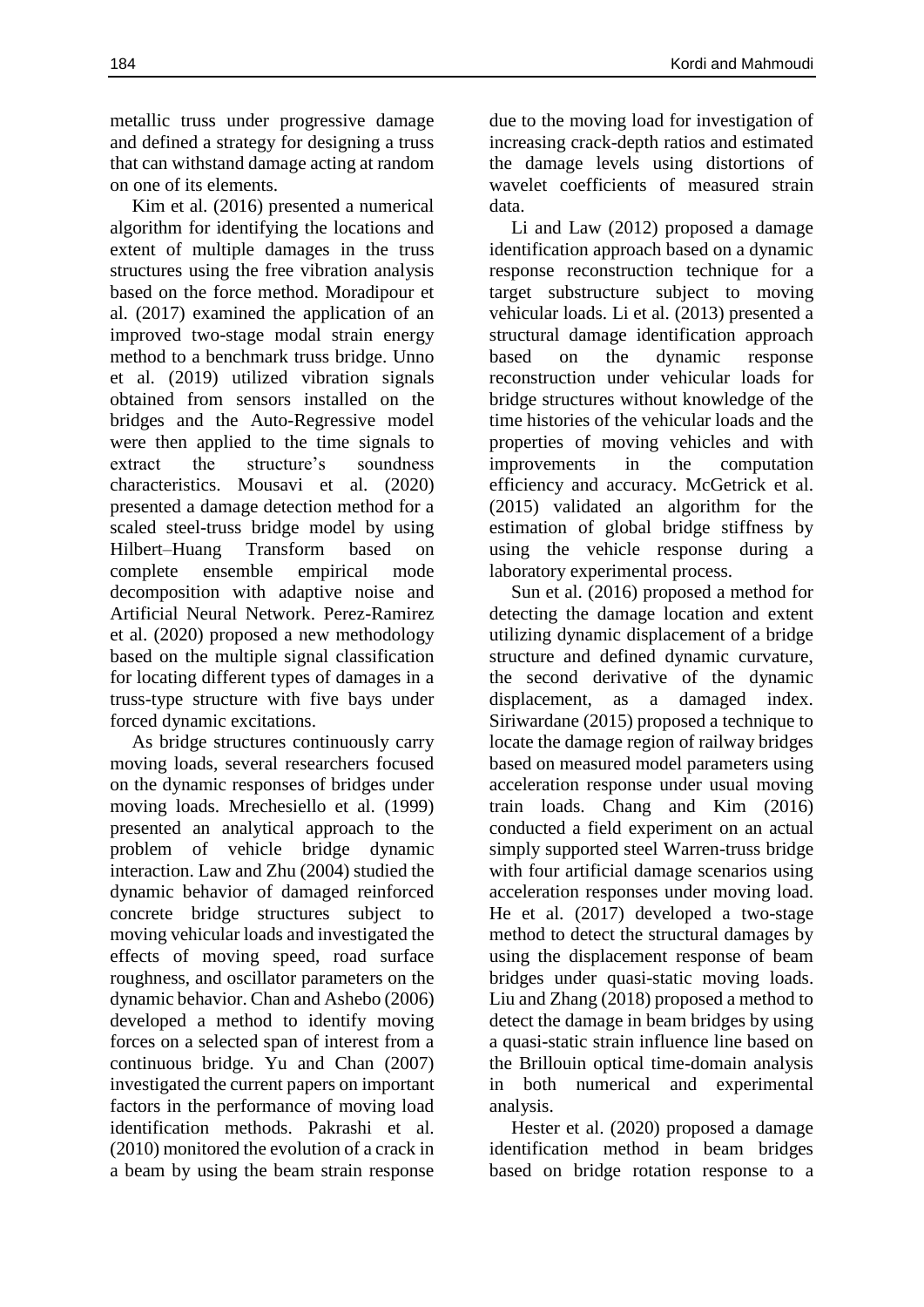moving load and showed a relation between the damage occurrence and an increase in the magnitude of rotation measurements. Yang et al. (2021) proposed a new damage detection index based on the Difference of Strain Influence Line (DSIL) gained from the long-gauge strains under moving load.

The purpose of this research is to identify the damaged members of truss bridges using influence line curves of members and the time history response of truss bridges under moving load. It should be noted that the displacement response of only one desired point of the truss bridge is needed for the process of damage detection.

#### **2. Methodology**

#### **2.1. Preliminary Remarks**

As is clear from previous studies in damage detection of bridges, the direct use of time history responses under moving load has been less observed, and often displacement or acceleration responses have been used to determine the modal characteristic changes. In other words, rarely has the damage index been defined based on the displacement or acceleration changes but in this study, FE models displacement response and influence lines are used directly and damage identification of truss bridge members is done by combining influence line and displacement response under moving load. By using accelerations from a planar Finite Element simulation model Gonzalez and Hester (2013) illustrated the relationship between the three response components contributes to establishing if damage has occurred. Zhang et al. (2017) used the distance between multi-type vibration measurements, displacement, velocity, and acceleration of undamaged and damaged

structures to indicate the damage location. In this research, as the time history responses of the bridge-vehicle system are used for the process of damage detection, the system's formulation must be provided. The equation of motion for an Euler-Bernoulli beam under a load with a prescribed velocity  $v(t)$ , along the beam's axial direction, as depicted in Figure 1, can be written as:

$$
\rho A \frac{\partial^2 u(x,t)}{\partial t^2} + C \frac{\partial u(x,t)}{\partial t} \n+ \frac{\partial^2}{\partial x^2} \left( EI(x) \frac{\partial^2 u(x,t)}{\partial x^2} \right) \n= P(t) \delta (x - \hat{x}(t))
$$
\n(1)

which  $\rho A$  and *C*: are the mass per unit length and the damping of the beam. *EI(x),*   $u(x,t)$  and  $\hat{x}(t)$ : are respectively the flexural stiffness, displacement function, and location of moving load *P(t)* at time t and  $\delta(t)$ : is the Dirac delta function. The transverse displacement  $u(x,t)$  in modal coordinates is as follows:

$$
u(x,t) = \sum_{i=1}^{\infty} \phi_i(x) q_i(t)
$$
 (2)

which  $\phi_i(x)$  and  $q_i(t)$ : are the mode shape function and modal amplitude of *i*th mode. By substituting Eq. (2) into Eq. (1), multiplying by  $\varphi_i(x)$ , integrating with respect to *x* between 0 and L and applying the orthogonality conditions, the following equation is obtained:

$$
\frac{d^2q_i(t)}{dt^2} + 2\xi_i\omega_i\frac{dq(t)}{dt} + \omega_i^2q_i(t) = \frac{1}{M_i}P(t)\phi_i(\hat{x}(t))
$$
\n(3)

in which  $\omega_i$ : is the modal frequency,  $\xi_i$  is the damping ratio and,  $M_i$ : is the modal mass of the *i*th mode obtained as:



**Fig. 1.** A simply supported Euler–Bernoulli beam under a moving load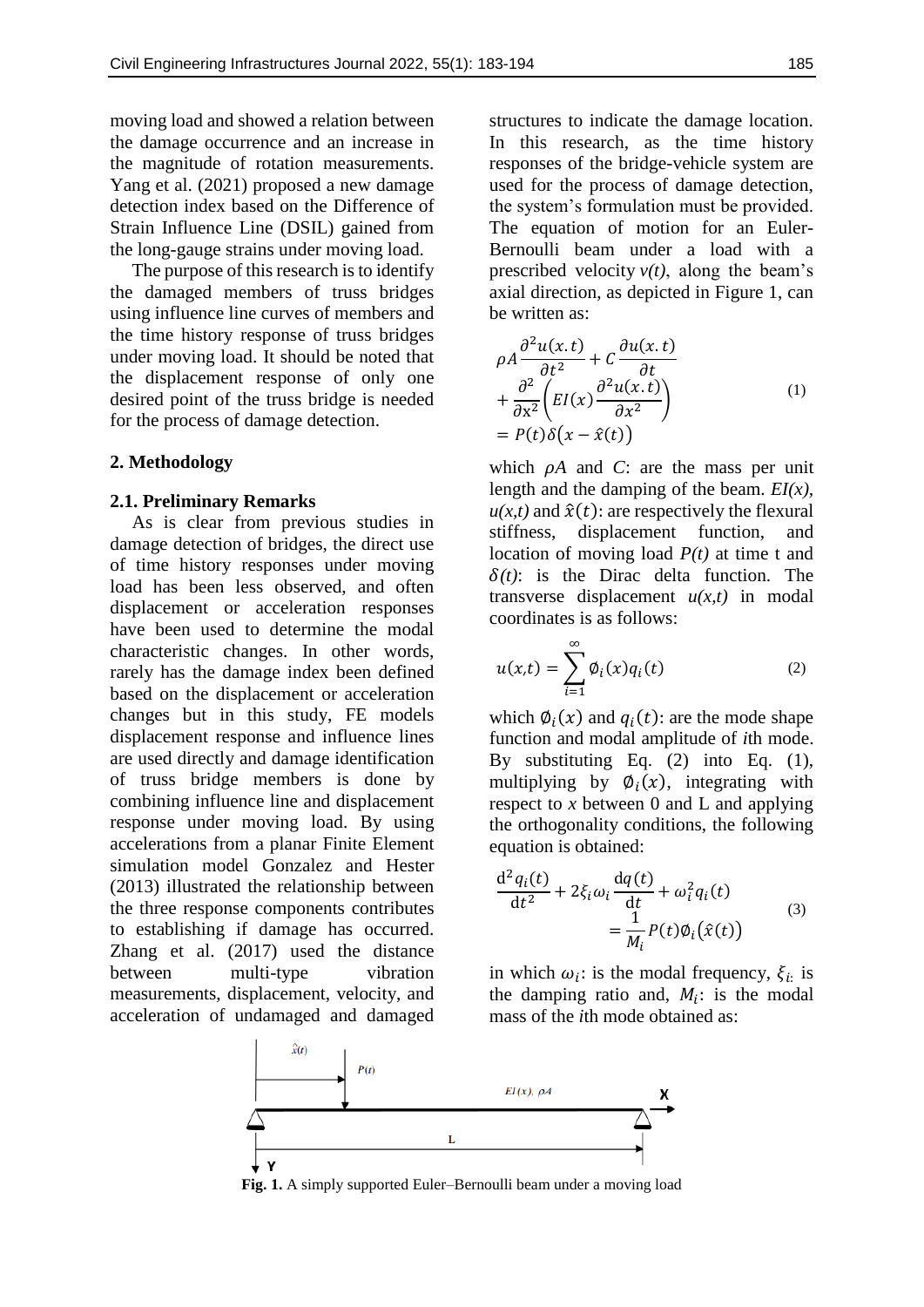$$
M_i = \int_0^L \rho A \phi_i^2(x) dx \tag{4}
$$

For a continuous beam with simple supports as shown in Figure 1 with the length L, height h, and width b, the displacement response can be achieved by using the superposition principle in modal analysis and expressed as follows (Zhang et al. 2017):

$$
u(x,t) = \sum_{i=1}^{\infty} \frac{\phi_i(x)}{M_i} \int_0^t h_i(t - \tau) P(\tau) \phi_i(\hat{x}(\tau)) d\tau
$$
 (5)

where  $u(x,t)$ : denotes the displacement of the beam at the location *x* and time instant *t* and  $h_i(t) = \frac{1}{a}$  $\frac{1}{\omega'_i}e^{-\xi_i\omega_i t}sin\omega'_i t$  with  $\omega'_i$  =  $\omega_i$   $\left|1 - \xi_i^2\right|$ . As the vibration response of a bridge under a moving load is usually dominated by the fundamental frequency, the displacement response can be determined approximately with the first mode shape by using Eq. (5). If a moving constant load is considered and the damping effect is ignored, the displacement response at the mid-span of the beam can be calculated as follows (Zhang et al. 2017):

$$
u\left(\frac{L}{2},t\right) \approx \frac{\phi_1\left(\frac{L}{2}\right)}{M_1} \cdot \frac{P}{\omega_1} \int_0^t \sin(\omega_1(t - \tau)) \phi_1(\hat{x}(\tau)) d\tau \tag{6}
$$

Clearly, the damage location  $x_c$  is the non-smooth point of the first mode shape (Narkis 1994), which is called a singularity point in mathematics. Considering Eq. (6), the singularity point occurs in the

displacement response.

#### **2.2. Moving Load Modeling**

In this study, the Finite Element model of bridges in ABAQUS 6.14-3 Finite Element software (Systèmes, 2014) is used to obtain the displacement responses used for damage detection. As in the next parts of this study, in the process of damage detection, the moving load will be applied to the truss bridges. For verification of the moving load numerical modeling a valid example from a mentioned study (Zhang et al. 2017) is investigated. In this example a  $P = 10kN$  load is moving along a beam with a speed of 2 m/s. The geometric and material properties of the beam are listed in Table 1.

The bridge Finite Element model is built with 20 beam elements, named B22, based on the Euler-Bernoulli beam theory with 1.5 m length. In order to model the moving load in ABAQUS, a 10kN load is applied to a weightless moving cube with dimensions  $0.5 \times 0.5 \times 0.5$  m. According to Figure 3, plane strain shell element with 0.25 m width and height and depth equal to the beam is used to mesh the moving cube. There is no friction between lower area of the moving cube and the beam. The bridge-moving load system has been analyzed in ABAQUS standard solver with an implicit dynamic step with a time period of 20 seconds. The dynamic implicit step, in the process of solving matrices obtained from the Finite Element method, uses the Hilber-Hughes-Taylor Integration operator (Hilber and Hughes 1978).

The comparison of finite element analysis and theoretical calculation of the beam for validation of the moving load modeling is shown in Figure 4.



**Fig. 2.** A simply supported damaged beam under a moving load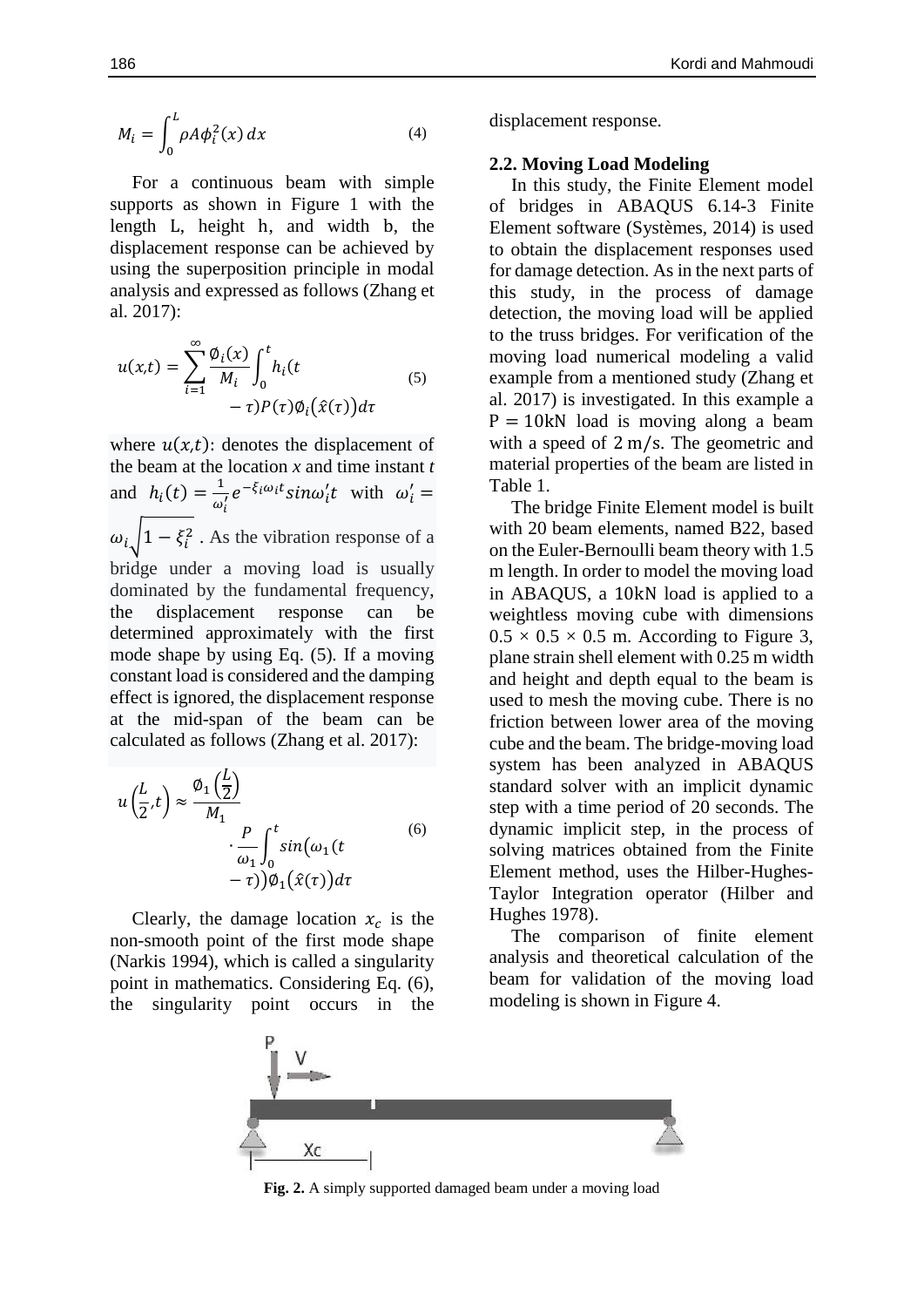

**Table 1.** Properties of geometry and material of the beam structure Zhang et al. (2017)

**Fig. 4.** Comparison of the numerical and analytical displacement response at the midpoint of the beam

The good agreement demonstrates that the finite element analysis response is finely matched with only the first mode response and this method of moving load modeling is completely usable for the process of truss bridge damage detection.

## **2.3. The Proposed Method for Damage Detection of Truss Bridges**

It should be mentioned first that in this research, the criteria of being known as a damaged member is member's stiffness reduction compared to the initial stiffness. The mentioned damage is applied to the bridge's members by cross-section and Young's modulus reduction in truss and beam elements, respectively. This study aims to detect the damaged members of truss bridges by adapting the displacement responses difference curve obtained from the intact and damaged models and the axial force influence line curve of these members. To reach this aim, the displacement response of the truss bridge's

lower chord, at the midpoint, under moving load is calculated for intact and damaged bridges. The Difference in Displacement responses (DD) is expressed as follows:

$$
DD = u_i - u_d \tag{7}
$$

where  $u_i$  and  $u_d$ : stand for the displacement response at the midpoint of the intact and damaged truss bridges, respectively. After obtaining the DD curve for each truss bridge, axil Influence Lines (IL) of truss members are calculated to be compared with the truss bridge DD for identifying the damaged member. It is necessary to mention that only for members on the lower chord, members modeled with beam elements, bending moment influence line is used. The steps of the proposed method for damage detection are as follows:

- Finite Element modeling of intact and damaged truss bridge;
- Obtaining the displacement responses of one point in the truss bridge;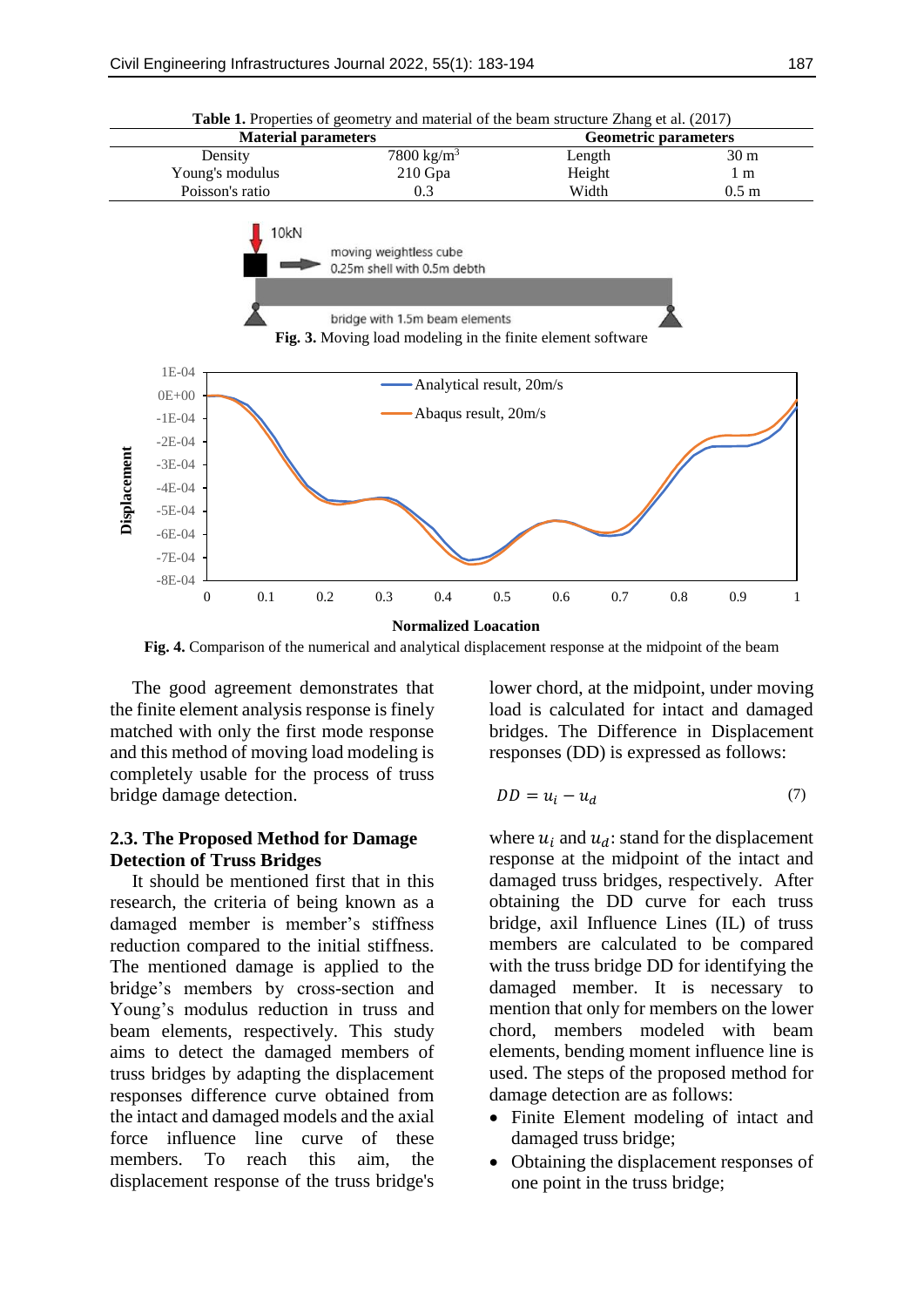- Denoising the displacement responses by Wavelet toolbox in Matlab program;
- Computing the DD for the truss bridge;
- Calculating the ILs of all or damaged members;
- Comparing the DD curve with ILs curves to identify the damaged member.

In this study, two examples of different truss bridges are modeled numerically in the finite element software to evaluate the proposed method's capability. In addition to these two truss bridge models, Example 3 is provided to demonstrate the ability of this method to detect damage in beam bridges.

## **2.4. Examples**

## **Example 1: A Pratt Type Truss Bridge with Simple Supports**

In this example, a ten-span planner Pratttype truss, as depicted in Figure 4, is considered. The elements of the lower chord are modeled as beam elements with fixed rectangular cross-sections  $B =$ 8 cm and  $H = 5$  cm and structural mass  $m = 10$  kg is attached at each node on the lower chord. The other members have modeled as truss elements sectional area  $A = 1$  cm<sup>2</sup>. For all elements, Young's modulus is  $E = 2.1 \times 10^{11}$  Pa and material density is  $\rho = 7800 \text{ kg/m}^3$  (Lingyun et al., 2005). The truss configuration is depicted in Figure 5.

As in the next part of this study, the

dynamic response of the truss bridge is investigated, the first five natural frequencies of the truss are extracted by applying the frequency analysis. The comparison of reference (Lingyun et al., 2005) measures and those of the present study is shown in Table 2.

In order to evaluate the proposed method for identification of damaged member, in each analysis, one member of the truss is damaged and the displacement response of lower chord midpoint, point 10, under sinusoidal moving load is extracted for intact and damaged models. The sinusoidal load moving the lower chord is as follows:

$$
P = 2000(1 + 0.1\sin(10\pi t) + 0.05\sin(30\pi t))
$$
\n(8)

In Civil Engineering, vehicle loads are often simulated with the time history of moving load. Since the applied moving load has two high-frequency parts, the displacement response of truss bridges is influenced by excitation frequencies. To eliminate the influences of high frequencies from displacement responses, a filter in the wavelet package of Matlab software is used to convert the displacement responses to some smoother ones (Misti et al., 2007). The displacement response of node 10 in the intact truss bridge under sinusoidal moving load and the denoised form of this curve is illustrated in Figure 6.



**Fig. 5.** Pratt simply supported bridge under moving load

| Table 2. Natural frequency comparison |                |                |  |  |  |
|---------------------------------------|----------------|----------------|--|--|--|
| <b>Frequency number</b>               | Lingvun et al. | <b>Present</b> |  |  |  |
|                                       | 8.89           | 8.884          |  |  |  |
|                                       | 28.82          | 28.699         |  |  |  |
|                                       | 46.92          | 46.473         |  |  |  |
| 4                                     | 63.62          | 62.597         |  |  |  |
|                                       | 76.87          | 75.056         |  |  |  |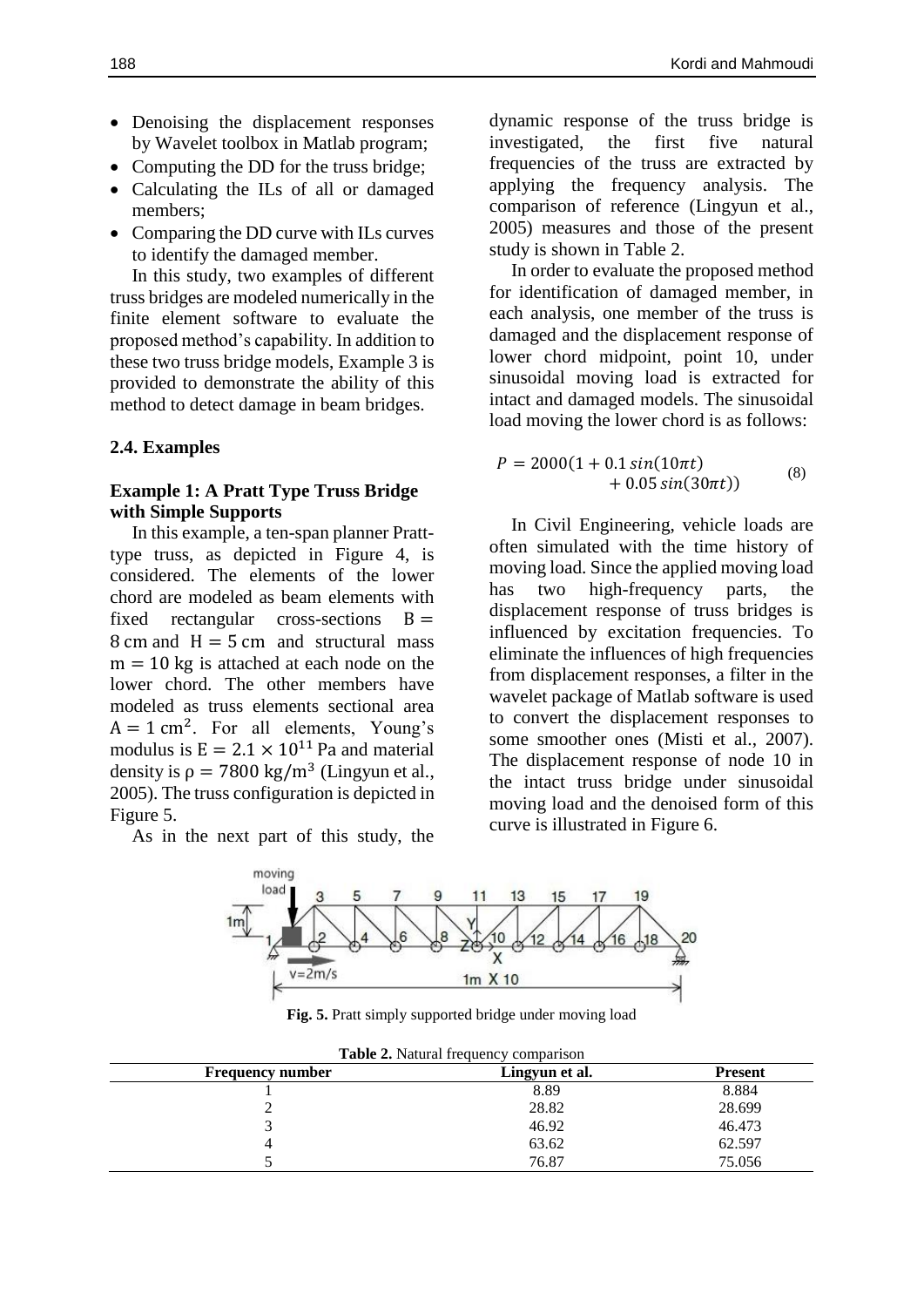

Fig. 6. Pratt truss node 10 displacement response under moving load

In this bridge, for members with truss elements, the damage is modeled by decreasing the sectional area in the whole length of the member and for members with beam elements, by decreasing the elasticity modulus at the center of a member with 0.1 m length. Four different scenarios including all kinds of members such as vertical, diagonal, up and down horizontal, in different parts of the truss are investigated. The damage scenarios and damaged member's features are illustrated in Table 3. Except for M4-6 which is the member between nodes 4 and 6 with beam elements, the other three members are modeled with truss elements.

The IL curves of damaged and some other members are obtained by applying a unit force to the points on the lower chords, 1 up to 20, and calculating each member's axial load or bending moment amounts for truss or beam elements respectively.

## **Example 2: A Warren Type Truss Bridge with Simple Supports**

In the second example, a four-span planner Warren truss with material properties similar to example number one is investigated. The elements of the lower chord are modeled as beam elements with fixed rectangular cross-sections  $B =$ 2 cm and  $H = 4$  cm. The other members have modeled as bar elements sectional area  $A = 4$  cm<sup>2</sup>. The bridge truss is depicted in Figure. 7.

The above truss bridge undergoes a sinusoidal moving load (Eq. (5)), and the displacement response of the lower chord midpoint, point 4, is extracted for intact and damaged models. The sinusoidal load moving the lower chord is as follows:

$$
P = 100(1 + 0.1\sin(20\pi t) + 0.05\sin(40\pi t))
$$
\n(9)

As is shown in Table 3, three different scenarios are investigated and for each scenario, only one member is damaged. In this table, the selected members' features before and after damage are shown. For example, the M2-5 stands for the member with truss element between nodes 2 and 5, and the M4-6 for the member with beam element between nodes 4 and 6.

| Table 3. Damage features |
|--------------------------|
|--------------------------|

| Damage scenarios    | Intact members features |             | <b>Damaged members features</b> |              |
|---------------------|-------------------------|-------------|---------------------------------|--------------|
|                     | $\text{cm}^2$           | Mpa         | $\text{cm}^2$                   | Mpa          |
| $M6-7$              | $A = 1$                 | $E = 2.1E5$ | $A = 0.5$                       | $E = 2.1E5$  |
| $M11-13$            | $A = 1$                 | $E = 2.1E5$ | $A = 0.5$                       | $E = 2.1E5$  |
| M <sub>14</sub> -17 | $A = 1$                 | $E = 2.1E5$ | $A = 0.5$                       | $E = 2.1E5$  |
| M4-6                | $A = 40$                | $E = 2.1E5$ | $A = 40$                        | $E = 1.89E5$ |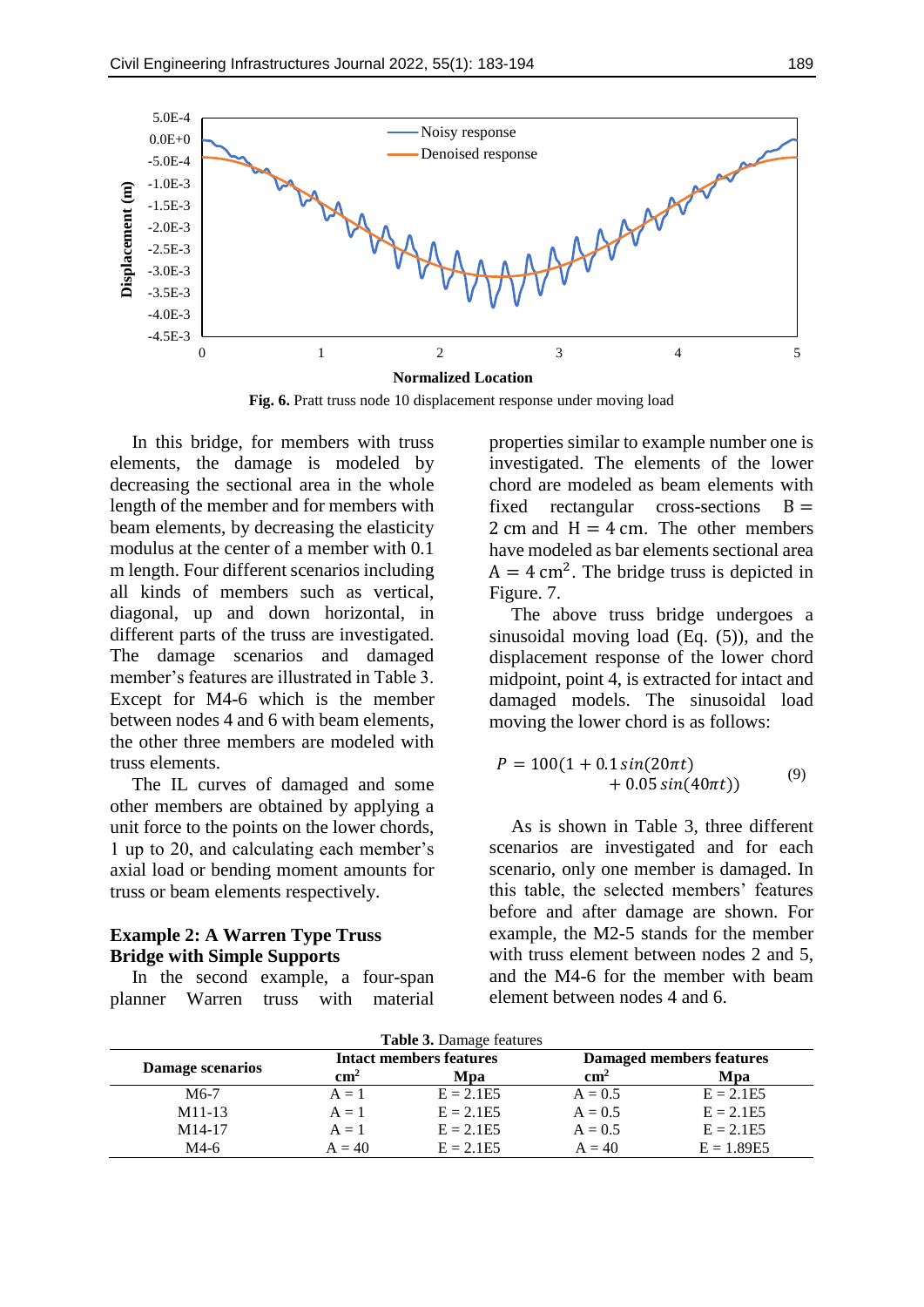

**Fig. 7.** Warren simply supported bridge under a moving load

| <b>Table 4.</b> Damage features |                                |             |                          |              |  |  |  |
|---------------------------------|--------------------------------|-------------|--------------------------|--------------|--|--|--|
| Damage scenarios                | <b>Intact members features</b> |             | Damaged members features |              |  |  |  |
|                                 | $\rm cm^2$                     | Mpa         | $\rm cm^2$               | <b>M</b> pa  |  |  |  |
| $M2-5$                          | $A = 4$                        | $E = 2.1E5$ | $A = 2$                  | $E = 2.1E5$  |  |  |  |
| $M5-7$                          | $A = 4$                        | $E = 2.1E5$ | $A = 2$                  | $E = 2.1E5$  |  |  |  |
| M4-6                            | $A = 8$                        | $E = 2.1E5$ | $A = 8$                  | $E = 1.89E5$ |  |  |  |

The good agreement of frequency measures, especially the first mode frequency, illustrates that the truss modeling is correct and its dynamic behavior is valid for the continuation of study and evaluation of the newly proposed method.

### **Example 3: A Simply Supported Beam Bridge**

In this example, the beam bridge with the geometrical and material properties of Table 1 is modeled in the Finite Element software and the DD and IL curve pattern is presented. The damage is simulated at the location 2L/3 from the left support of the beam bridge. Damage with 0.1 m length by changing Young's modulus, E, to E/8 is created. The filtered displacement responses of intact and damaged beams and DD and IL curves are illustrated in Figures 10 and 11, respectively.

#### **3. Verification of The Proposed Method**

As expressed in the previous parts of this study, in the Pratt truss bridge, Example 1, four different scenarios are investigated by damaging vertical, diagonal, upper chord horizontal, and lower chord horizontal member respectively, one by one. In order to evaluate the ability of the new method for the identification of damaged members, the DD curve pattern of the truss bridge for each scenario should be compared with IL curve patterns of damaged members. The comparison of displacement response difference curves and influence line curves of Pratt truss bridge under moving load for each scenario is illustrated in Figure 8.

The left column curves illustrate the displacement difference of the truss bridge lower chord midpoint for each scenario, and the right columns curves show the influence line of damaged members. The results of Example 2 are illustrated in Figure 9.

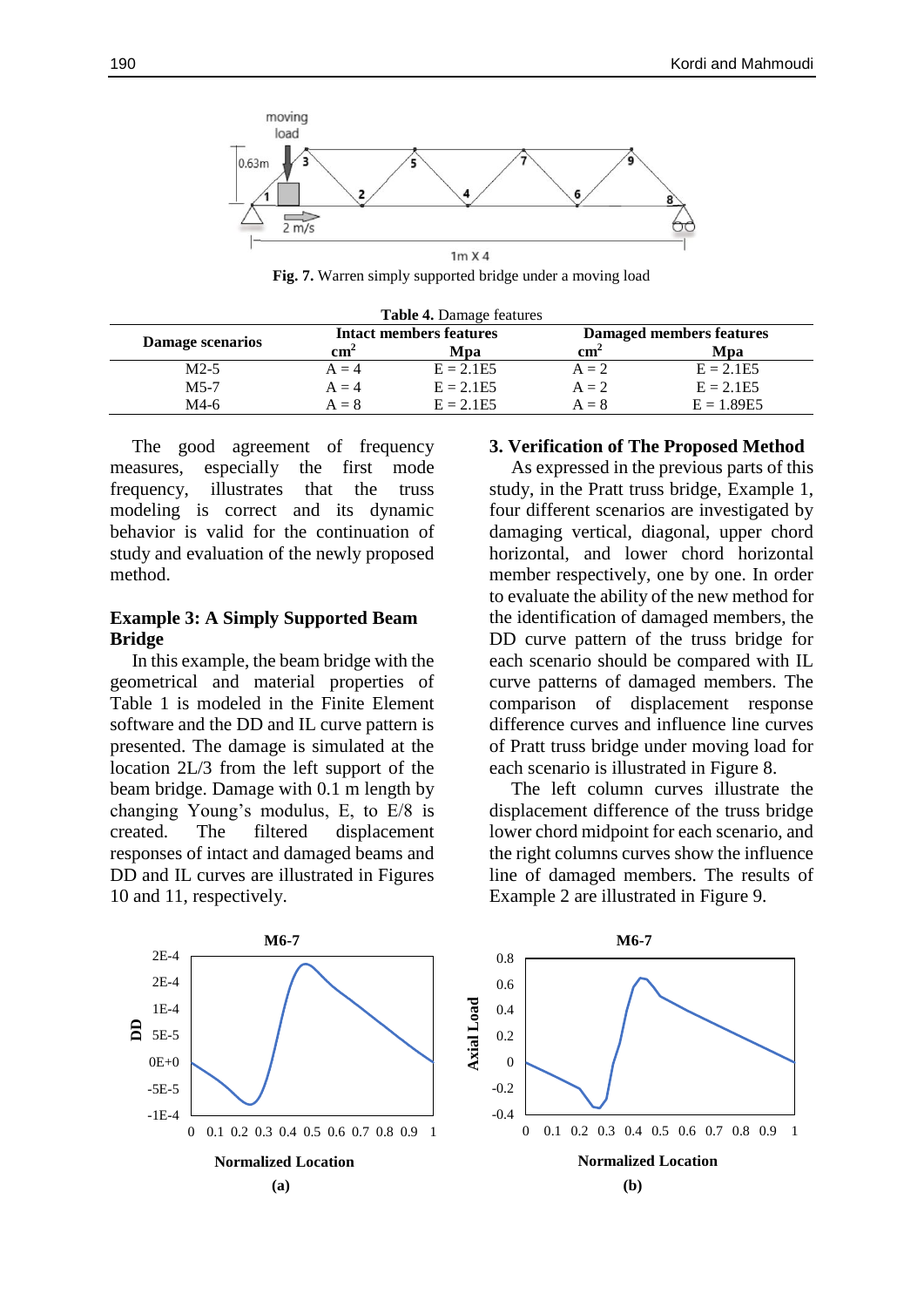



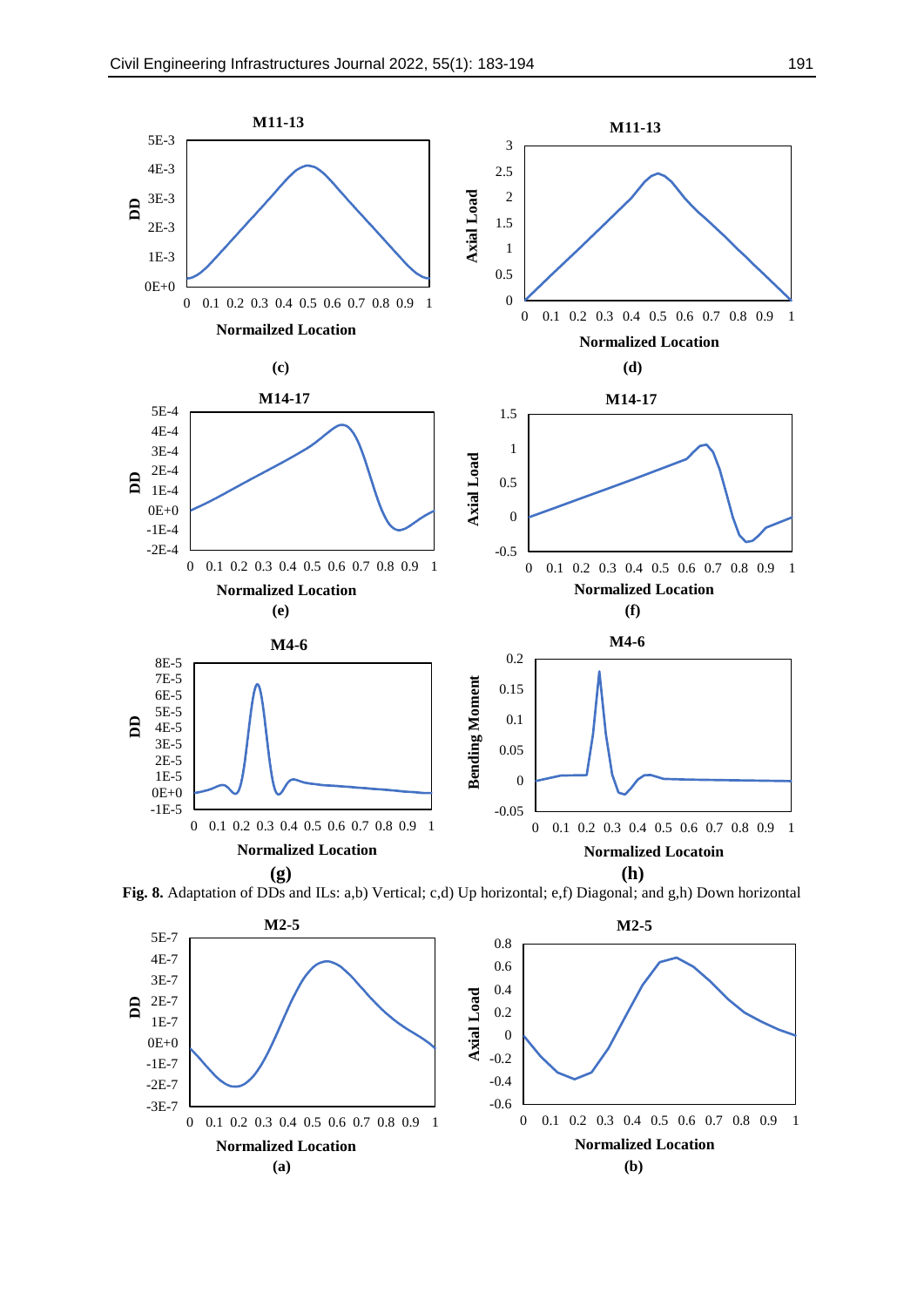

**Fig. 9.** Adaptation of DDs and ILs: a,b) Diagonal; c,d) Up horizontal; and e,f) Down horizontal

As shown in above figures, in the diagonal and vertical members of truss bridges, the curves experience a jump along an almost constant slope. Although in all horizontal members of truss bridges a peak is seen, in the lower chord members simulated with beam elements, a sharper peak is seen because in these flexural members unlike the upper chord members,

simulated with truss elements, bending moment influence line is investigated, not axil load influence line.

The Figure 11a's curve illustrates the displacement difference of the beam bridge at the midpoint of the beam, and Figure 11b's curve shows the bending moment influence line of the beam.



**Fig. 10.** Filtered displacement response of intact and damaged beam bridges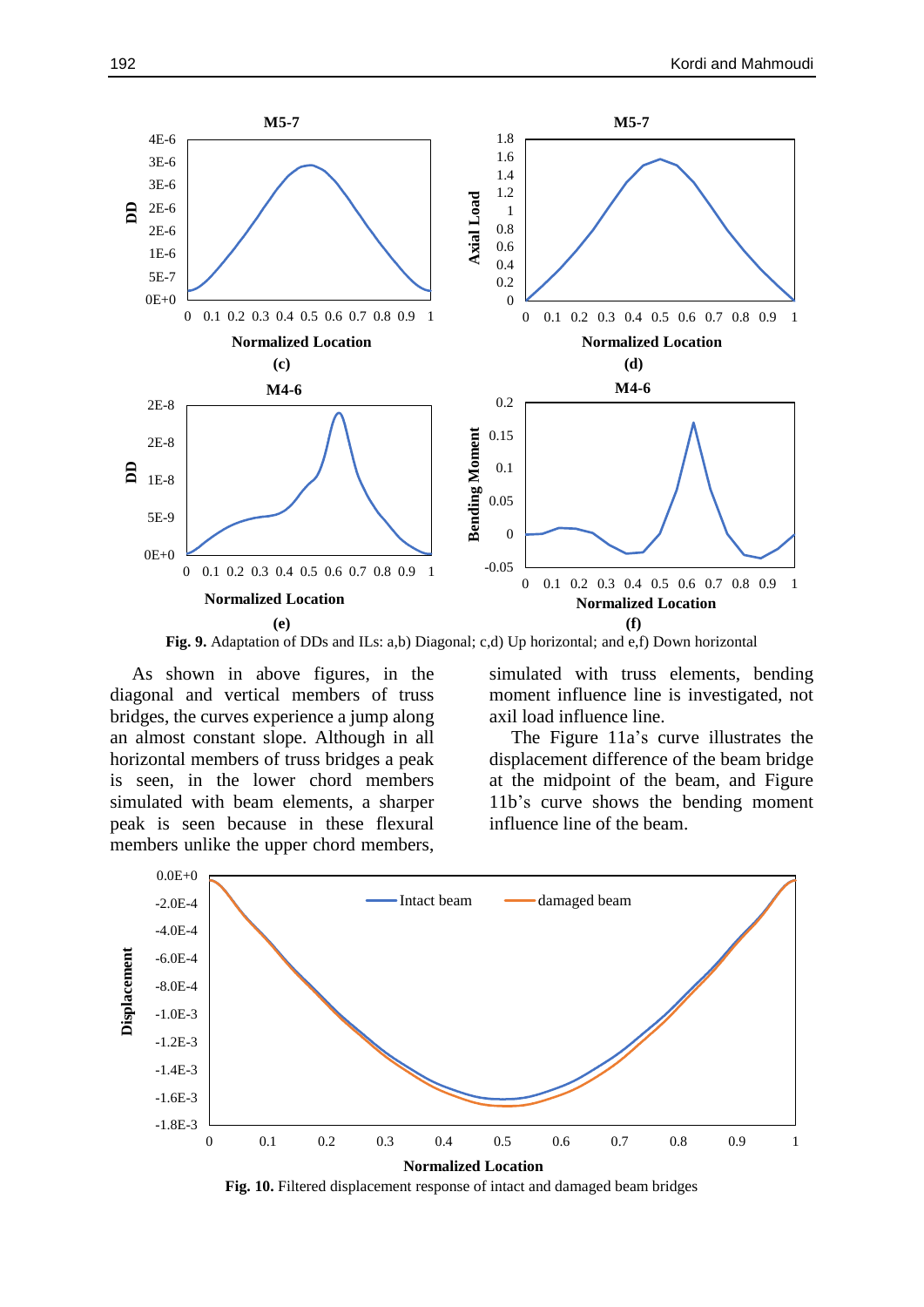

#### **4. Conclusions**

The results presented in this paper indicate that the new proposed method of combining truss bridges members influence line and displacement responses difference is able to simply identify the damaged members. The results demonstrate that when a member in the truss bridge is damaged, the difference curve of intact and damaged truss bridge displacement responses is apparently similar to the influence line curve of the damaged member. In other words, the shape similarity of displacement responses difference curve and the damaged member IL curve is very prominent. It is worth mentioning that the proposed method can accurately diagnose the damaged members with the displacement response of only one point of the truss bridge. Based on the many models investigated, the proposed method is able to identify the members with very minor damages. It is clear that, for intact members, when there is no damage, the DD measure is zero. So there would be no curve for similarity comparison with the IL curves. Obviously, the proposed method is also effective for beam bridges. The third example confirms this. So the peak points of curves in Figure 11, show the location of damage in the beam. Further studies could be required to detect the multiple damages and amount of each member's damage.

### **5. References**

Brunell, G. and Kim, Y.J. (2013). "Effect of local damage on the behavior of a laboratory-scale steel truss bridge", *Engineering Structures*, 48, 281-291.

- Chan, T.H. and Ashebo, D.B. (2006). "Theoretical study of moving force identification on continuous bridges", *Journal of Sound and Vibration*, 295(3-5), 870-883.
- Chang, K.C. and Kim, C.W. (2016). "Modalparameter identification and vibration-based damage detection of a damaged steel truss bridge", *Engineering Structures*, 122, 156-173.
- De Biagi, V. (2016). Structural behavior of a metallic truss under progressive damage", *International Journal of Solids and Structures*, 82, 56-64.
- Doebling, S.W., Farrar, C.R., Prime, M.B. and Shevitz, D.W. (1996). "Damage identification and health monitoring of structural and mechanical systems from changes in their vibration characteristics: A literature review", Los Alamos National Laboratory, Report No. LA-13070-MS, USDOE, Washington, DC.
- González, A. and Hester, D. (2013). "An investigation into the acceleration response of a damaged beam-type structure to a moving force", *Journal of Sound and Vibration*, 332(13), 3201-3217.
- He, W.Y., Ren, W.X. and Zhu, S. (2017). "Damage detection of beam structures using quasi-static moving load induced displacement response", *Engineering Structures*, 145, 70-82.
- Hester, D., Brownjohn, J., Huseynov, F., Obrien, E., Gonzalez, A. and Casero, M. (2020). "Identifying damage in a bridge by analysing rotation response to a moving load", *Structure and Infrastructure Engineering*, 16(7), 1050- 1065.
- Hilber, H.M. and Hughes, T.J. (1978). "Collocation, dissipation and [overshoot] for time integration schemes in structural dynamics", *Earthquake Engineering and Structural Dynamics*, 6(1), 99- 117.
- Kim, Y.W., Kim, N.I. and Lee, J. (2016). "Damage identification of truss structures based on force method and free vibration analysis", *Advances in Structural Engineering*, 19(1), 3-13.